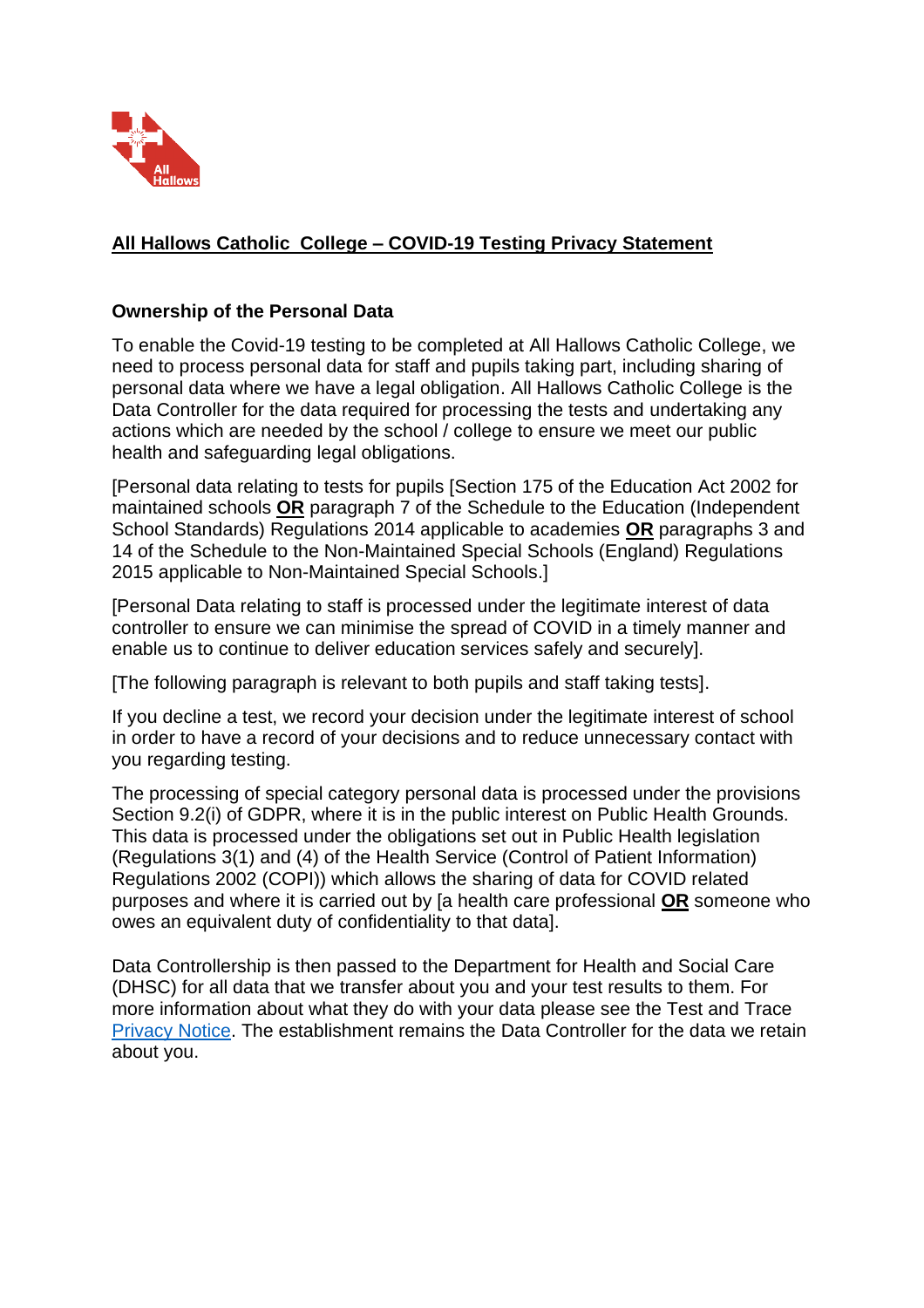## **Personal Data involved in the process**

We use the following information to help us manage and process the tests:

- Name
- Date of birth (and year group)
- Gender
- Ethnicity
- Home postcode
- Email address
- Mobile number
- Unique barcode assigned to each individual test and which will become the primary reference number for the tests
- **Test result**
- Parent/guardians contact details (if required)

We will only use information that is collected directly from you specifically for the purpose of the tests, even if you have previously provided us with this information.

### **How we store your personal information**

The information will only be stored securely on local spreadsheets in school/college whilst it is needed. It will also be entered directly onto DHSC digital services for the NHS Test and Trace purposes. Schools/colleges will not have access to the information on the digital service once it has been entered.

## **Processing of Personal Data Relating to Positive test results**

The member of staff, pupil, student or parent (depending on contact details provided) will be informed of the result by the school/college and advised how to book a confirmatory test.

We will use this information to enact their own COVID isolation processes without telling anyone who it is that has received the positive test.

The information will be transferred to DHSC, who will share this with the NHS, GPs. PHE and the Local Government will use this information for wider test and trace activities as well as statistical and research purposes.

This information is processed and shared under obligations set out in Public Health legislation under Regulations 3(1) and (4) of the Health Service (Control of Patient Information) Regulations 2002 (COPI) which allows the sharing of data for COVID related purposes.

This information will be kept by the school/college for up to 14 days and by the NHS for 8 years.

### **Processing of Personal Data Relating to Negative test results**

We will record a negative result and the information transferred to DHSC, NHS. PHE and the Local Government who will use the information for statistical and research purposes.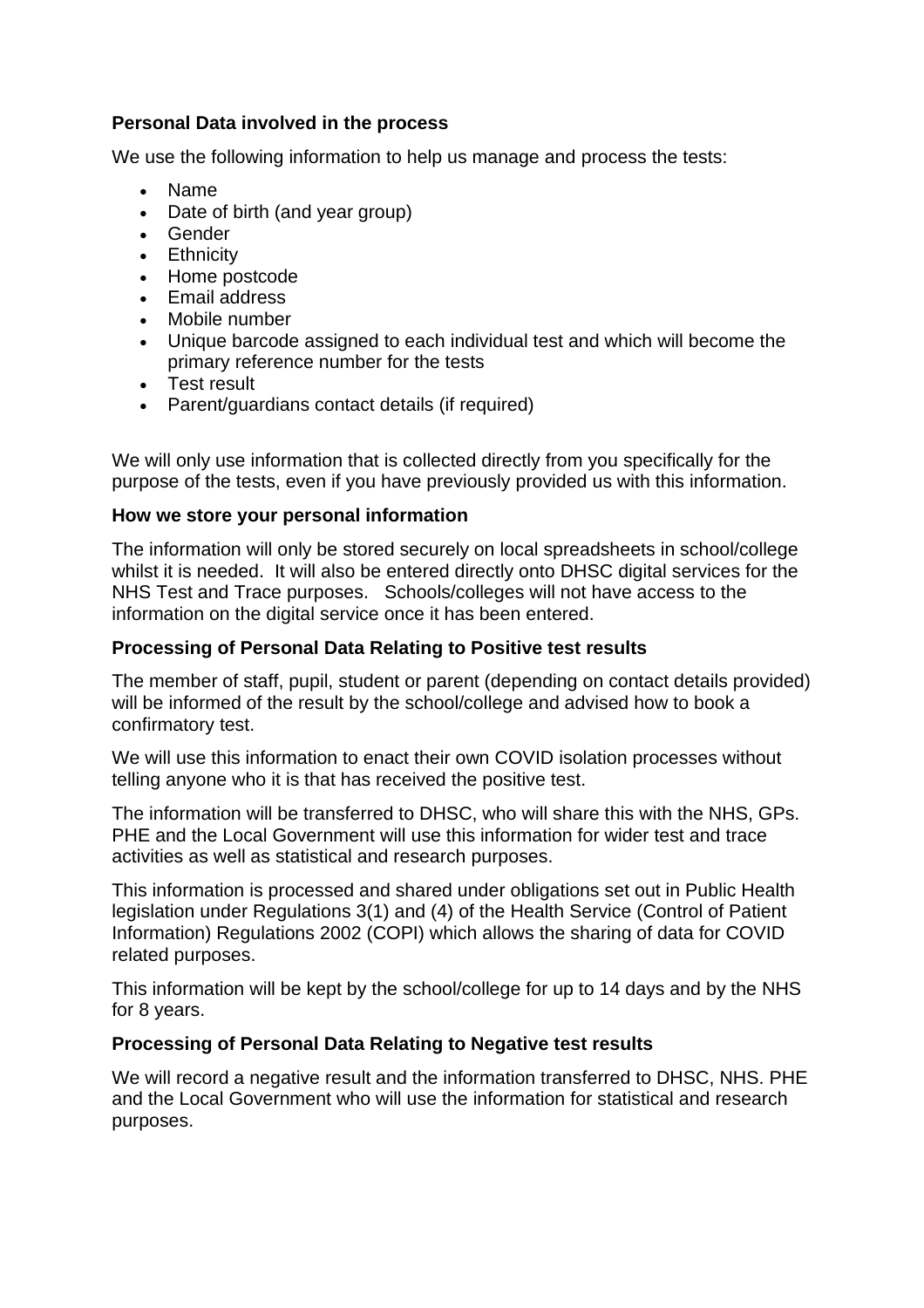This information is processed and shared under obligations set out in Public Health legislation under Regulations 3(1) and (4) of the Health Service (Control of Patient Information) Regulations 2002 (COPI) which allows the sharing of data for COVID related purposes.

This information will be kept by the school/college for up to 14 days and by the NHS for 8 years.

### **Processing of Personal Data relating to declining a test**

We will record that you have declined to participate in a test and this information will not be shared with anyone.

### **Data Sharing Partners**

The personal data associated with test results will be shared with

- DHSC, NHS, PHE to ensure that they can undertake the necessary Test and Trace activities and to conduct research and compile statistic about Coronavirus.
- Your GP to maintain your medical records and to offer support and guidance as necessary
- Local Government to undertake local public health duties and to record and analyse local spreads.

### **Your Rights**

Under data protection law, you have rights including:

**Your right of access** - You have the right to ask us for copies of your personal information.

**Your right to rectification** - You have the right to ask us to rectify personal information you think is inaccurate. You also have the right to ask us to complete information you think is incomplete.

**Your right to erasure** - You have the right to ask us to erase your personal information in certain circumstances.

**Your right to restriction of processing** - You have the right to ask us to restrict the processing of your personal information in certain circumstances.

**Your right to object to processing** - You have the the right to object to the processing of your personal information in certain circumstances.

**Your right to data portability** - You have the right to ask that we transfer the personal information you gave us to another organisation, or to you, in certain circumstances.

You are not required to pay any charge for exercising your rights. If you make a request, we have one month to respond to you.